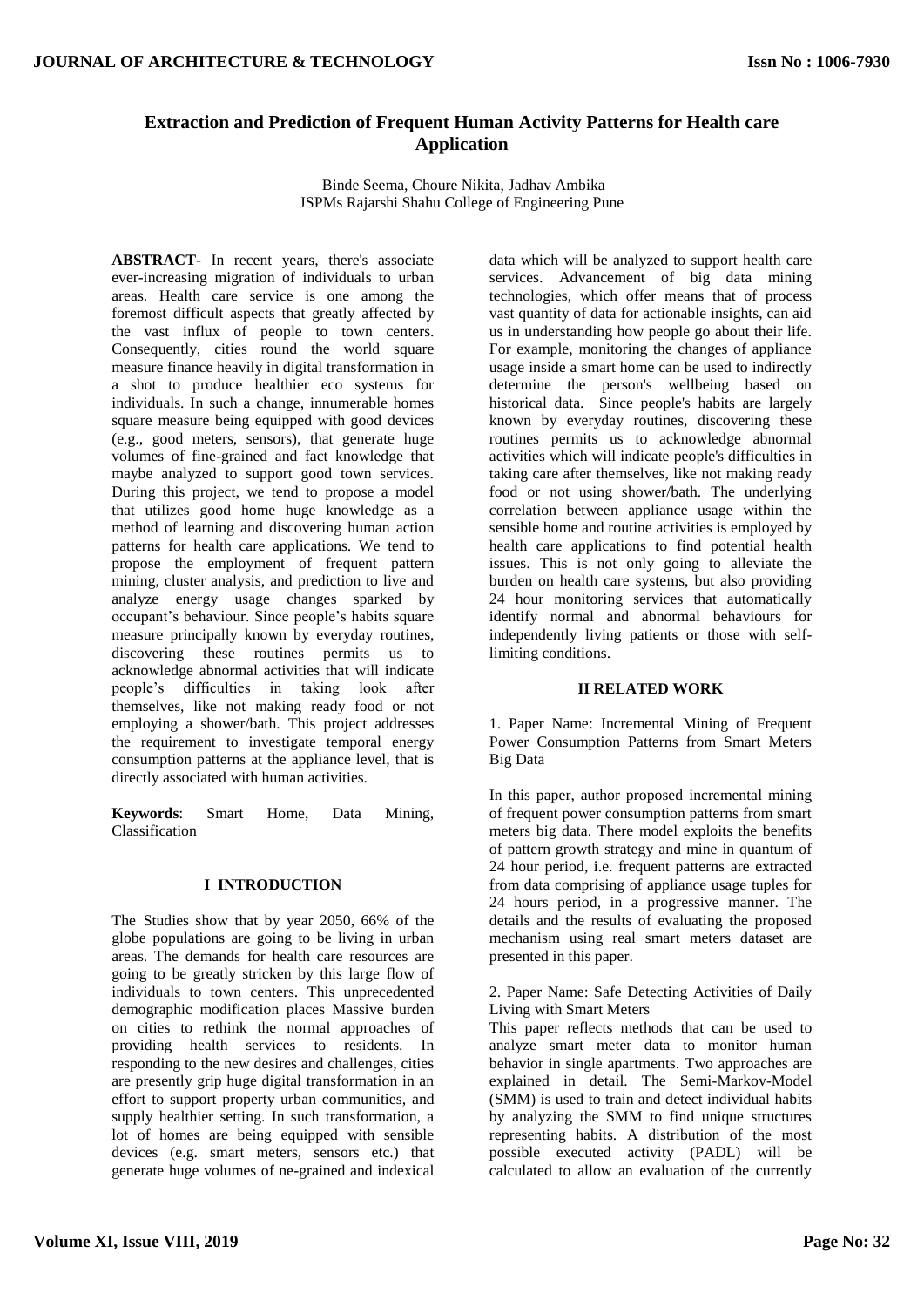executed activity (ADL) of the inhabitant. The second approach introduces an impulse based method that also allows the detection of ADLs and focuses on temporal analysis of parallel ADLs. Both methods are based on smart meter events describing which home appliance was switched.

### 3. Paper Name: Detecting Household Activity Patterns from Smart Meter Data

This paper proposes an algorithm for identifying domestic activities from non-intrusive smart meter aggregate data. Author distinguish two types of activities: Type I activities are those that can be recognized using only smart meter data and Type II activities are recognized by combining smart meter data with basic environmental sensing (temperature and humidity). For both types of activities, they start by disaggregating the total power usage down to individual electrical appliances. Then, they build an indicative activity model to reason four domestic activities using the Dempster-Shafer theory of evidence. To validate their algorithms, they use real energy and environmental data collected in an actual UK household over a period of three months, benchmarked on a time-stamped log of activities.

### 4. Patient State Recognition System for Healthcare Using Speech and Facial Expressions

Authors designed the system in such a way that it provides good recognition accuracy, provides lowcost modeling, and is scalable. The system takes two main types of input, video and audio, which are captured in a multisensory environment. Speech and video input are processed separately during feature extraction and modeling; these two input modalities are merged at score level, where the scores are obtained from the models of different patients' states. For the experiments, 100 people were recruited to mimic a patient's states of normal, pain, and tensed.

#### 5. Smart-Energy Group Anomaly Based Behavioural Abnormality Detection

In this paper, Authors proposed a data analytic approach that helps detect energy usage anomalies corresponding to the behavioral abnormality of the residents. Their approach relies on detecting everyday appliances usage from smart meter and smart plug data traces in regular activity days and then learning the unique time segment group of each appliance's energy consumption. They focus on detecting behavioral anomalies over a set of energy source data points rather than pinpointing individual odd points. Authors employ hierarchical probabilistic model-based group anomaly detection to interpret the anomalous behavior and therefore, detect potential tendency towards behavioral abnormality.

## **III OBJECTIVE**

Objective of this project is to propose a model that utilizes smart home big data as a means of learning and discovering human activity patterns for health care applications. People's habits are mostly identified by everyday routines, discovering these routines allow us to recognize anomalous activities that may indicate people's difficulties in taking care for themselves.

## **IV EXISTING SYSTEM**

Smart meters data are also used for activity recognition using Non-intrusive Appliance Load Monitoring (NALM) and Dempster-Shafer (D-S) theory of evidence. The study collects preprocessed data from homes to determine the electrical appliance usage patterns and then employs machine learning-based algorithm to isolate the major activities inside the home. The issue is that the study has to perform two steps on the data to completely isolate the main activities. Although same existing systems do not utilize smart meters data, they use Internet of Things (IoT) infrastructures in smart cities for developing applications that monitor and provide health services for patients.

## **V DISADVANTAGES OF EXISTING SYSTEM**

- 1. Existing system is time consuming as the study has to perform two steps on the data to completely isolate the main activities.
- 2. In some case existing system fail to analysis human activities.
- 3. Existing system has less accuracy in result.

## **VI PROPOSED SYSTEM**

We propose a system which collects data from smart home. As each smart home has its own smart meter that measures the amount of electricity consume by each home appliance. We will collect data of that smart meter and will store that data on server. From that data set we can help to people by analyzing their day today activity. As people's habits are mostly identified by everyday routines, discovering these routines allows us to recognize anomalous activities that may indicate people Difficulties in taking care for themselves, For instance, if the "Oven" is ON, the operation of this appliance is most Likely associated with activity "Preparing Food". The time (e.g. morning or evening) of this operation may also indicate the type of the meal such as breakfast or dinner. The proposed model observes and analyzes readings from smart meters to recognize activities and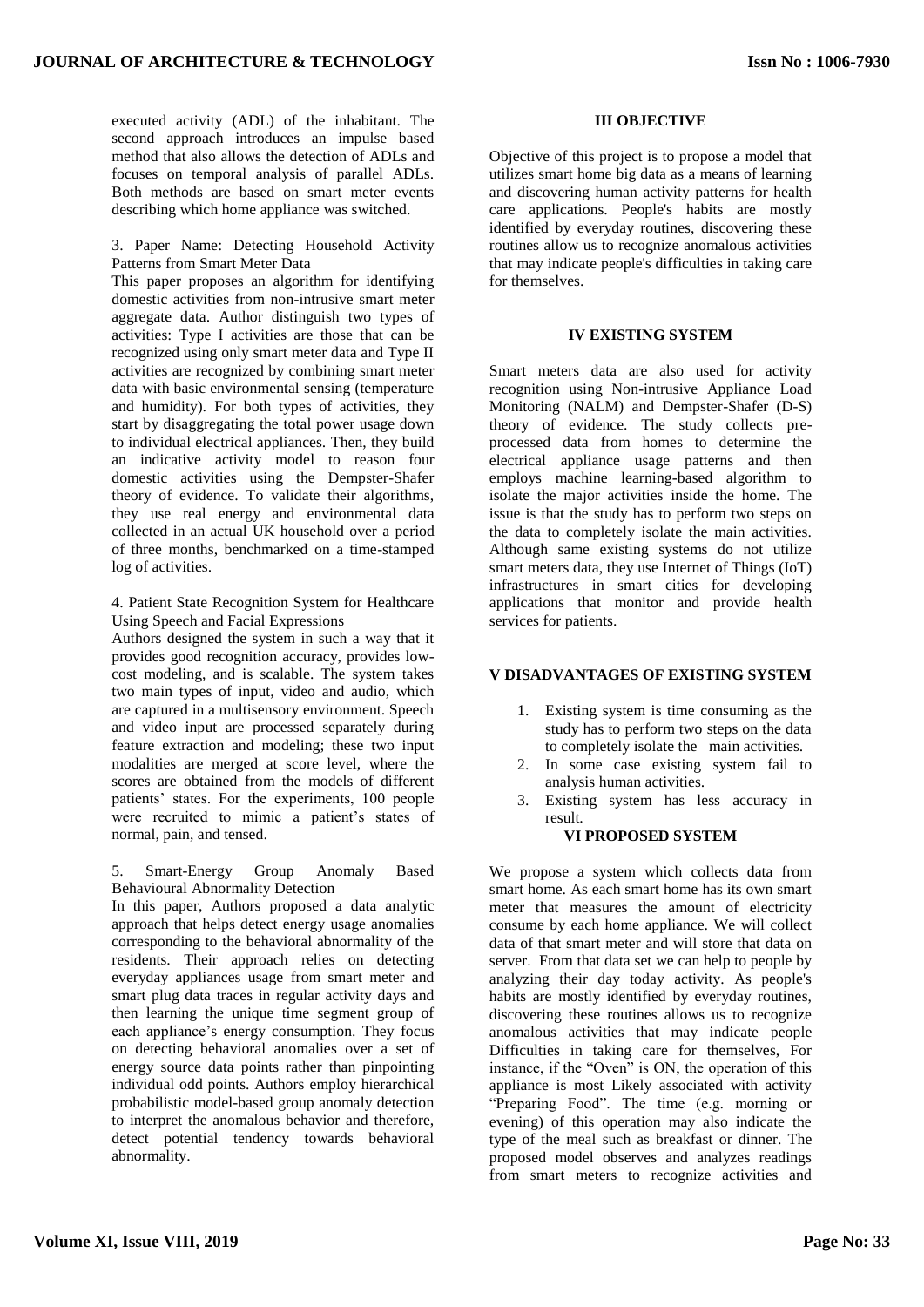changes in behavior. Disaggregated power consumption readings are directly related to the activities performed at home. And our system then

sends alert to them if system found any anomalous activities.



**Fig 1: System Architecture**

.

## **VII ADVANTAGES**

- 1. In this project we demonstrate how visualization can enhance not only security but also usability by proposing two visual authentication protocols
- 2. Improve the user experience
- 3. Resist challenging attacks, such as the keylogger and malware attacks.

## **VIII CONCLUSION AND FUTURE SCOPE**

Our Model for recognizing human activities patterns from low resolution smart meters data. Occupants' habits and behavior follow a pattern that could be used in health applications to track the wellbeing of individuals living alone or those with self-limiting conditions. Most of these activities can be learned from appliance-toappliance and appliance-to-time associations. We presented Incremental frequent mining and prediction model based on Bayesian network.

#### **IX REFERENCES**

[1] J. Clement, J. Ploennigs, and K. Kabitzsch, "Detecting activities of daily living with smart meters," in Advance Technology and Societal Change. Heidelberg, Germany: Springer,2014,pp.143160.[Online].Available: https://link.springer.com/chapter/10.1007/978-3- 642-37988-8\_10

[2] Q. Ni, A. B. G. Hernando, and I. P. de la Cruz, ``The Elderly's independent living in smart homes: A characterization of activities and sensing infrastructure survey to facilitate services development,'' Sensors, vol. 15, no. 5, pp. 11312\_11362, 2015. [Online]. Available: http://www.mdpi.com/1424-8220/15/5/11312

[3] J. Liao, L. Stankovic, and V. Stankovic, ``Detecting household activity patterns from smart